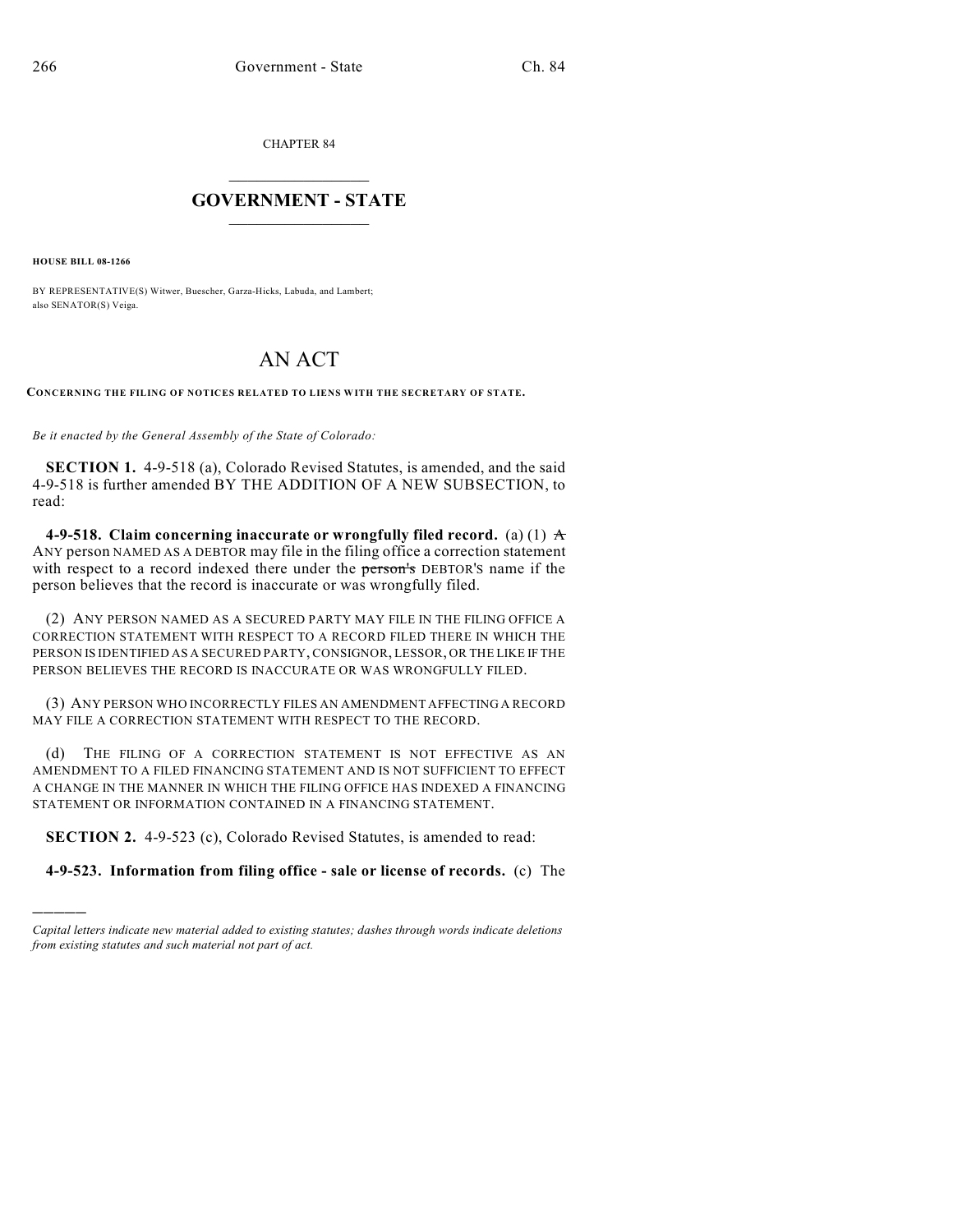filing office shall communicate or otherwise make available in a record the following information to any person that requests it:

(1) Whether there is on file on a date and time specified by the filing office, but not a date earlier than three business days before the filing office receives the request, any financing statement or federal tax lien notice that:

(A) Designates a particular debtor;

(B) Has not lapsed under section 4-9-515 with respect to all secured parties of record; and

(C) If the request so states, has lapsed under section 4-9-515 and a record of which is maintained by the filing office under section 4-9-522 (a);

(2) The date and time of filing of each financing statement; and federal tax lien notice; and

(3) The information provided in each financing statement. and federal tax lien notice.

**SECTION 3.** 4-9-525 (a), Colorado Revised Statutes, is amended to read:

**4-9-525. Fees.** (a) Except as otherwise provided in subsection (f) of this section and subject to section 24-75-402, C.R.S., fees for services rendered by the secretary of state under this part 5 shall be determined and collected pursuant to section 24-21-104, C.R.S. except that if a record presented for filing is communicated to the secretary of state in writing, the fee for filing and indexing the record must be at least twice the amount of the fee for a record communicated by another medium authorized by the secretary of state.

**SECTION 4.** 4-9-526 (b) (2), Colorado Revised Statutes, is amended to read:

**4-9-526. Filing-office rules.** (b) To keep the filing-office rules and practices of the filing office in harmony with the rules and practices of filing offices in other jurisdictions that enact substantially this part 5, and to keep the technology used by the filing office compatible with the technology used by filing offices in other jurisdictions that enact substantially this part 5, the secretary of state, so far as is consistent with the purposes, policies, and provisions of this article, in adopting, amending, and repealing filing-office rules, shall:

(2) Consult the most recent version of the model rules promulgated by the international association of corporate COMMERCIAL administrators or any successor organization; and

**SECTION 5.** 4-9-527 (2), Colorado Revised Statutes, is amended to read:

**4-9-527. Duty to report.** The secretary of state shall report annually on or before June 30 to the governor and legislature on the operation of the filing office. The report must contain a statement of the extent to which: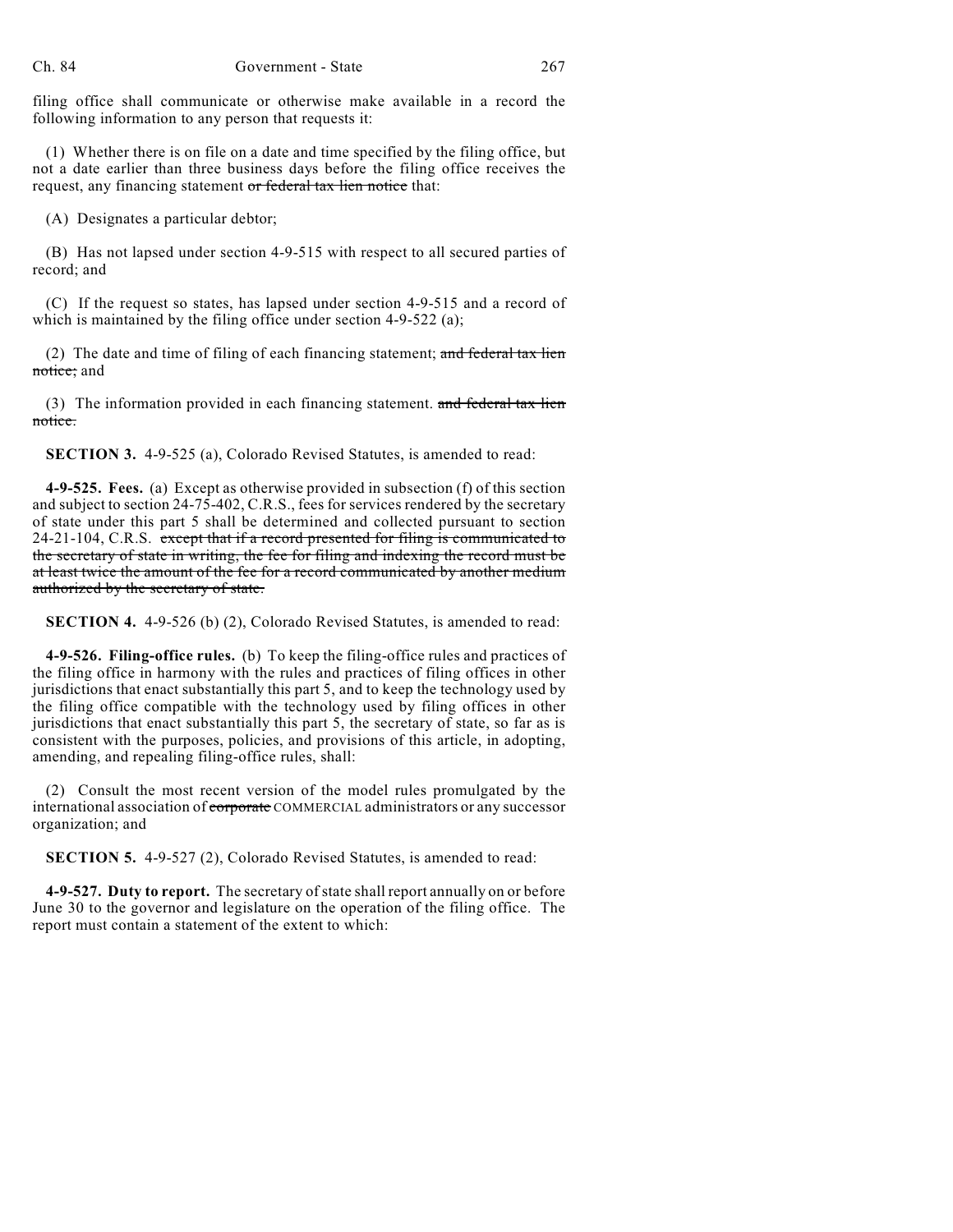(2) The filing-office rules are not in harmony with the most recent version of the model rules promulgated by the international association of **corporate** COMMERCIAL administrators, or any successor organization, and the reasons for these variations.

**SECTION 6.** 4-9-529 (a), (d), and (e), Colorado Revised Statutes, are amended to read:

**4-9-529. Electronic and other filings.** (a) The secretary of state shall ensure that documents may be presented for filing by facsimile transmission. After filing, all documents so presented shall be retained in a form that facilitates location and reproduction of a true copy of any such document.

(d) To facilitate the filing of documents in the office of the secretary of state electronically,  $\sigma r$  by facsimile transmission, the secretary of state is hereby specifically authorized to adopt, by rule, technical standards governing such filings and to reject documents that do not comply with such standards. Such standards may include, without limitation, the specification of commercially available software or the dissemination of software compatible with the secretary of state's reception, storage, and retrieval system. Where national standards are available and have been promulgated by a recognized professional organization, the secretary of state shall consider and may use such national standards as the basis for the rules.

(e) Nothing in this section shall be construed to imply that an effective filing may not be made by the presentation of a hard copy of the financing statement, in proper form, to the correct filing officer. It is the general assembly's intent that electronic filing be available in addition to, but not to the exclusion of, filing by traditional methods.

**SECTION 7.** 4-9.5-107 (1.5), Colorado Revised Statutes, as enacted by section 7 of chapter 249, Session Laws of Colorado 2006, is amended to read:

**4-9.5-107. Termination statement.** (1.5) A termination statement filed pursuant to either subsection (1) or SUBPARAGRAPH (I) OF paragraph (a) of subsection (1.3) of this section does not terminate or otherwise impair the perfection of any security interest perfected by the effective financing statement for purposes of article 9 of this title.

**SECTION 8.** Title 4, Colorado Revised Statutes, is amended BY THE ADDITION OF A NEW ARTICLE to read:

## **ARTICLE 9.7 Colorado Statutory Lien Registration Act**

**4-9.7-101. Short title.** THIS ARTICLE SHALL BE KNOWN AND MAY BE CITED AS THE "COLORADO STATUTORY LIEN REGISTRATION ACT".

**4-9.7-102. Scope.** (a) THIS ARTICLE SHALL APPLY TO THE FILING OF A RECORD RELATING TO A DESIGNATED STATUTORY LIEN.

(b) THIS ARTICLE SHALL NOT APPLY TO THE FILING OF: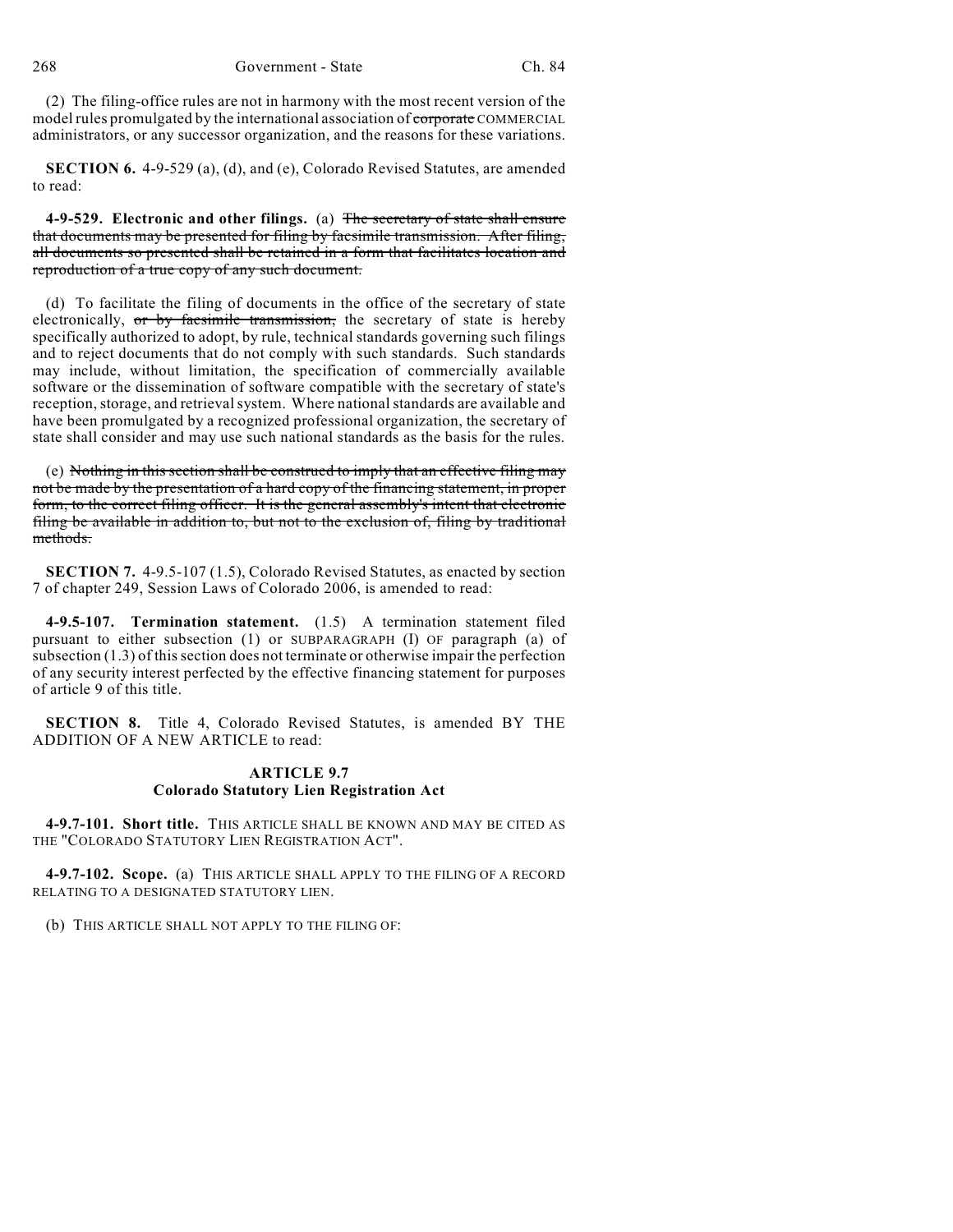(1) NOTICES, CERTIFICATES, OR OTHER RECORDS PERTAINING TO ANY LIEN CREATED PURSUANT TO THE LAWS OF THE UNITED STATES; OR

(2) A FINANCING STATEMENT OR OTHER RECORD FILED PURSUANT TO ARTICLE 9 OR 9.5 OF THIS TITLE OR ANY SUCCESSOR STATUTES.

(c) THIS ARTICLE SHALL NOT BE CONSTRUED TO CREATE A FILING REQUIREMENT FOR ANY LIEN WHERE THE APPLICABLE SUBSTANTIVE STATUTE DOES NOT REQUIRE FILING.

**4-9.7-103. Definitions.** (a) AS USED IN THIS ARTICLE, UNLESS THE CONTEXT OTHERWISE REQUIRES:

(1) "CLAIMANT" MEANS A PERSON IDENTIFIED AS A BENEFICIARY OR OWNER OF A DESIGNATED STATUTORY LIEN IN A NOTICE OF LIEN OR NOTICE OF AMENDMENT FILED IN THE OFFICE OF THE SECRETARY OF STATE PURSUANT TO THIS ARTICLE.

(2) "CONTINUE" MEANS TO RENEW OR OTHERWISE EXTEND THE EFFECTIVENESS OF A NOTICE OF LIEN.

(3) "DESIGNATED STATUTORY LIEN" MEANS:

(A) A HARVESTER'S LIEN PURSUANT TO ARTICLE 24.5 OF TITLE 38, C.R.S.;

(B) AN AGISTOR'S LIEN PURSUANT TO PART 2 OF ARTICLE 20 OF TITLE 38, C.R.S.;

(C) A HOSPITAL LIEN PURSUANT TO ARTICLE 27 OF TITLE 38, C.R.S.;

(D) A RESTITUTION LIEN PURSUANT TO SECTION 16-18.5-104, C.R.S.;

(E) A CHILD SUPPORT LIEN PURSUANT TO SECTION 14-10-122, C.R.S.;

(F) A SECURITY INTEREST HELD BY A HOUSING AUTHORITY PURSUANT TO SECTION 29-4-712, C.R.S.; OR

(G) ANY OTHER LIEN PROVIDED FOR BY A STATUTE OF THIS STATE THAT REQUIRES OR EXPRESSLY PERMITS A NOTICE OR OTHER RECORD CREATING, EVIDENCING, OR PERFECTING THE LIEN TO BE FILED IN THE OFFICE OF THE SECRETARY OF STATE, EXCEPT AS PROVIDED IN SECTION 4-9.7-102 (b) AND (c).

(4) "NOTICE OF AMENDMENT" MEANS A RECORD FILED IN THE OFFICE OF THE SECRETARY OF STATE PURSUANT TO THIS ARTICLE THAT CHANGES, CORRECTS, CONTINUES, TERMINATES, SUBORDINATES, OR OTHERWISE MODIFIES A NOTICE OF LIEN.

(5) "NOTICE OF LIEN" MEANS A RECORD FILED IN THE OFFICE OF THE SECRETARY OF STATE PURSUANT TO THIS ARTICLE THAT IDENTIFIES ONE OR MORE CLAIMANTS WITH RESPECT TO A DESIGNATED STATUTORY LIEN; IDENTIFIES, TO THE EXTENT REQUIRED BY THE APPLICABLE SUBSTANTIVE STATUTE, THE PROPERTY ASSERTED TO BE SUBJECT TO THE LIEN; IDENTIFIES THE OWNER OR OWNERS OF THE PROPERTY; AND OTHERWISE COMPLIES WITH THE REQUIREMENTS OF THIS ARTICLE.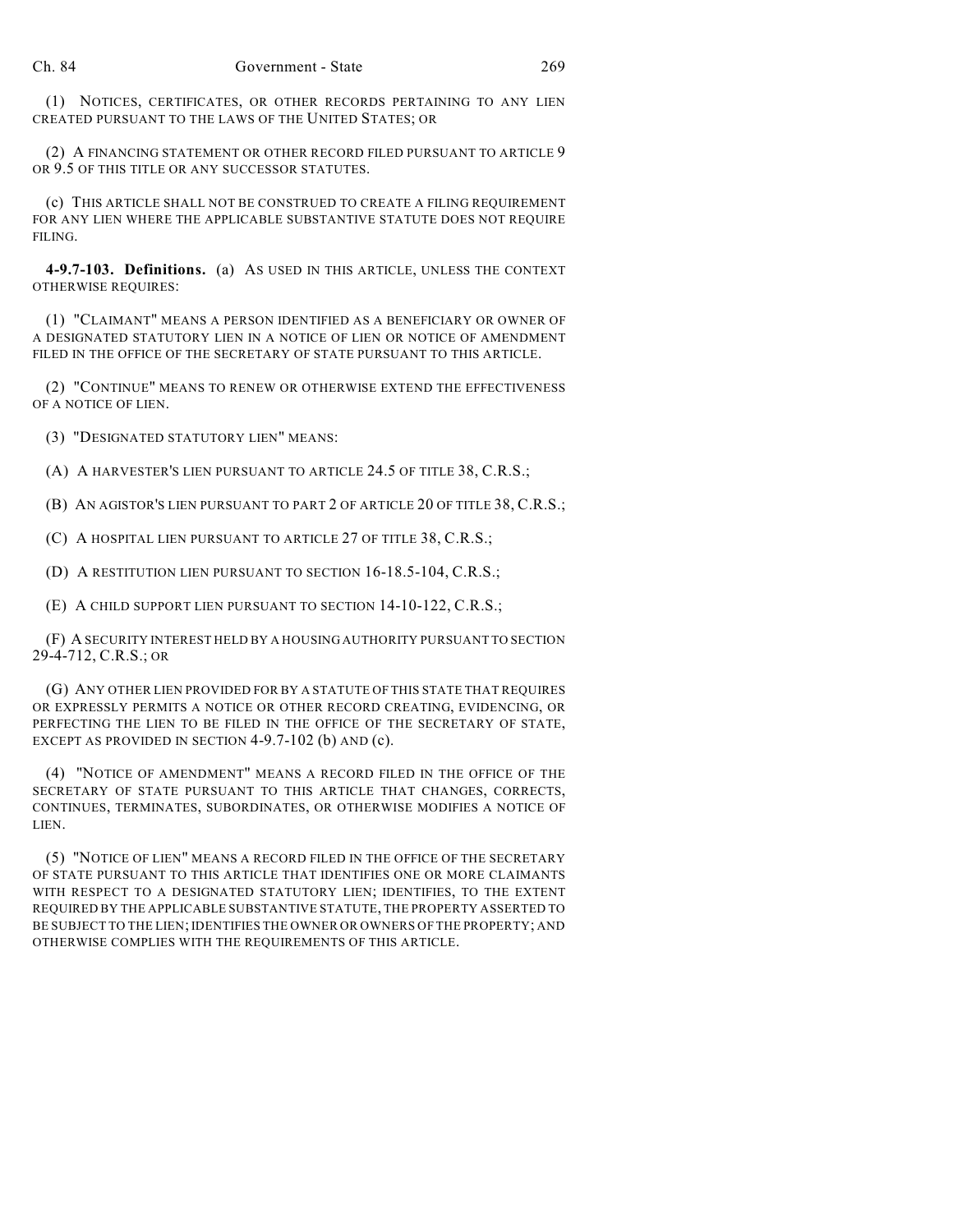(6) "OWNER" MEANS A PERSON IDENTIFIED IN A NOTICE OF LIEN OR NOTICE OF AMENDMENT IN THE OFFICE OF THE SECRETARY OF STATE PURSUANT TO THIS ARTICLE AS AN OWNER OF PROPERTY SUBJECT TO A DESIGNATED STATUTORY LIEN.

(7) "RECORD", EXCEPT AS USED IN THE PHRASES "FOR RECORD", "OF RECORD", "RECORD OR LEGAL TITLE", AND "RECORD OWNER", MEANS INFORMATION THAT IS INSCRIBED ON A TANGIBLE MEDIUM OR THAT IS STORED IN AN ELECTRONIC OR OTHER MEDIUM AND IS RETRIEVABLE IN PERCEIVABLE FORM.

(8) "SUBSTANTIVE STATUTE" MEANS THE STATUTE CREATING, PROVIDING FOR, OR GIVING RISE TO A DESIGNATED STATUTORY LIEN.

(9) "TAXPAYER IDENTIFICATION NUMBER" MEANS A SOCIAL SECURITY NUMBER, AN EMPLOYER IDENTIFICATION NUMBER, OR AN INDIVIDUAL TAXPAYER IDENTIFICATION NUMBER.

(10) "TERMINATE" MEANS TO RELEASE OR OTHERWISE EXTINGUISH THE EFFECTIVENESS OF A NOTICE OF LIEN.

**4-9.7-104. Contents of a notice of lien or notice of amendment.** (a) (1) A NOTICE OF LIEN SHALL STATE:

(A) THE NAME OF ONE OR MORE OWNERS;

(B) THE NAME OF ONE OR MORE CLAIMANTS;

(C) A CITATION TO THE SECTION OF THE SUBSTANTIVE STATUTE PURSUANT TO WHICH THE NOTICE OF LIEN IS FILED;

(D) TO THE EXTENT REQUIRED BY THE APPLICABLE SUBSTANTIVE STATUTE, AN IDENTIFICATION OF THE PROPERTY ASSERTED TO BE SUBJECT TO A DESIGNATED STATUTORY LIEN AND ANY OTHER INFORMATION THAT THE APPLICABLE SUBSTANTIVE STATUTE REQUIRES TO BE CONTAINED IN OR INCLUDED WITH THE NOTICE OF LIEN;

(E) THAT ANY OTHER INFORMATION OR RECORD REQUIRED TO BE FILED WITH THE OFFICE OF THE SECRETARY OF STATE PURSUANT TO THE APPLICABLE SUBSTANTIVE STATUTE HAS BEEN INCLUDED WITH OR ATTACHED TO THE NOTICE OF LIEN; AND

(F) SUCH ADDITIONAL INFORMATION AS THE SECRETARY OF STATE MAY REQUIRE.

(2) A NOTICE OF LIEN MAY STATE:

(A) THE MAILING ADDRESS OF ONE OR MORE OWNERS; AND

(B) THE MAILING ADDRESS OF ONE OR MORE CLAIMANTS.

(b) (1) A NOTICE OF AMENDMENT SHALL STATE:

(A) THE ORIGINAL FILING NUMBER OF THE NOTICE OF LIEN TO WHICH THE NOTICE OF AMENDMENT RELATES;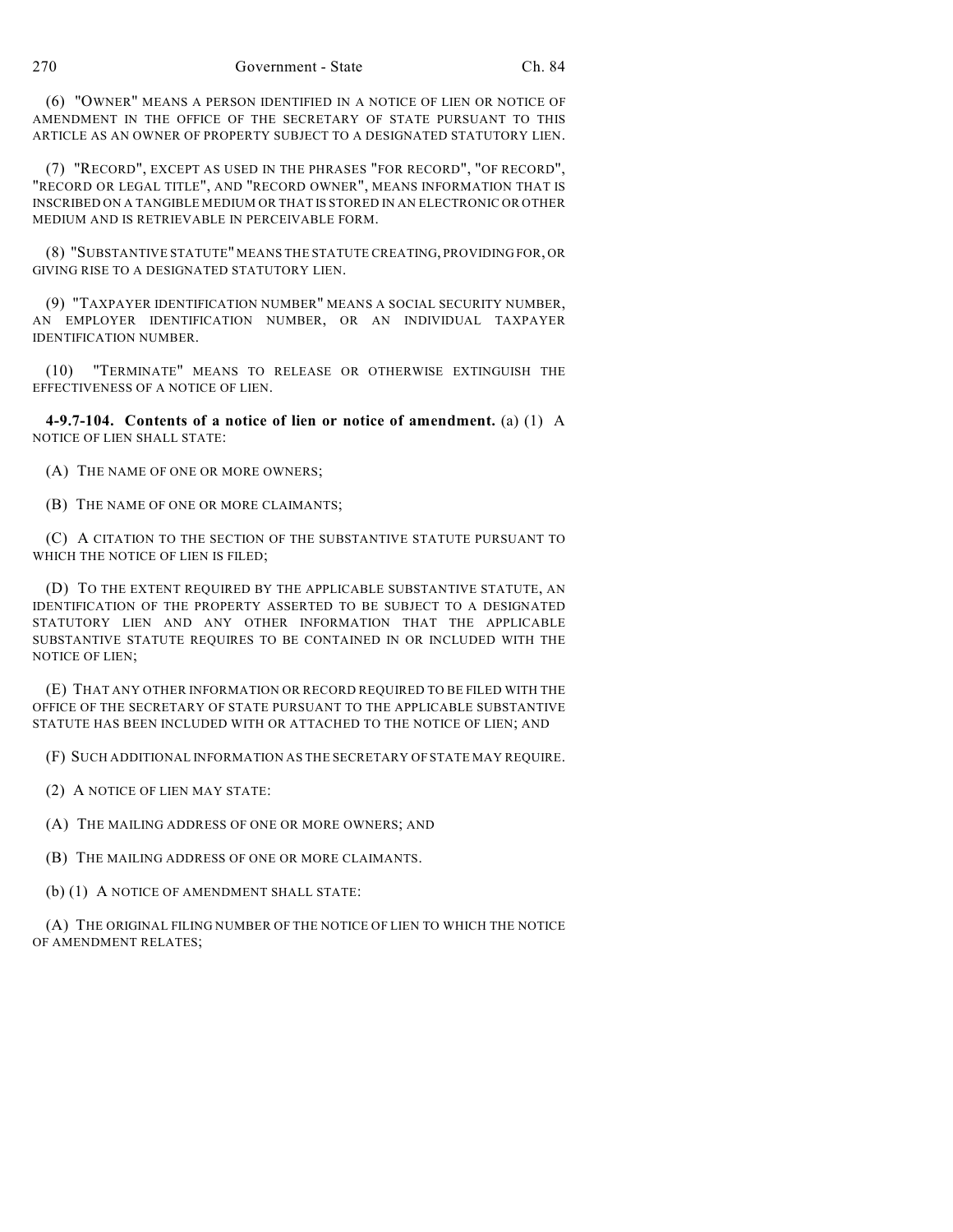(B) THAT ANY OTHER INFORMATION OR RECORD REQUIRED TO BE FILED WITH THE OFFICE OF THE SECRETARY OF STATE PURSUANT TO THE APPLICABLE SUBSTANTIVE STATUTE HAS BEEN INCLUDED WITH OR ATTACHED TO THE NOTICE OF AMENDMENT; AND

(C) ANY ADDITIONAL INFORMATION THAT THE SECRETARY OF STATE REQUIRES.

(2) A NOTICE OF AMENDMENT MAY CONTAIN ANY INFORMATION NECESSARY TO INDICATE THE MANNER AND EXTENT TO WHICH THE NOTICE OF AMENDMENT AFFECTS THE NOTICE OF LIEN.

(c) A NOTICE OF LIEN SHALL REMAIN EFFECTIVE FOR THE PERIOD PROVIDED FOR BY THE APPLICABLE SUBSTANTIVE STATUTE OR UNTIL A NOTICE OF AMENDMENT THAT TERMINATES THE NOTICE OF LIEN IS FILED IN THE OFFICE OF THE SECRETARY OF STATE.

**4-9.7-105. Acceptance and refusal to accept for filing.** (a) THE SECRETARY OF STATE SHALL REFUSE TO ACCEPT A NOTICE OF LIEN OR NOTICE OF AMENDMENT FOR FILING IF:

(1) THE APPLICABLE FILING FEE IS NOT TENDERED;

(2) THE NOTICE IS NOT COMMUNICATED BY A METHOD OF COMMUNICATION AUTHORIZED BY THE SECRETARY OF STATE;

(3) THE NOTICE OF LIEN DOES NOT STATE THE NAME OF AN OWNER;

(4) THE NOTICE OF LIEN DOES NOT STATE THE NAME OF A CLAIMANT;

(5) THE NOTICE OF AMENDMENT DOES NOT INDICATE THE ORIGINAL FILE NUMBER OF THE NOTICE OF LIEN TO WHICH THE NOTICE OF AMENDMENT RELATES; OR

(6) THE NOTICE OF LIEN OR NOTICE OF AMENDMENT FAILS TO STATE ANY ADDITIONAL INFORMATION THAT THE SECRETARY OF STATE REQUIRES.

(b) THE SECRETARY OF STATE MAY REFUSE TO ACCEPT A NOTICE OF LIEN OR NOTICE OF AMENDMENT FOR FILING IF THE NOTICE OF LIEN OR NOTICE OF AMENDMENT DOES NOT INCLUDE THE ADDRESS OF ONE OR MORE CLAIMANTS.

(c) FILING DOES NOT OCCUR WITH RESPECT TO A NOTICE OF LIEN OR NOTICE OF AMENDMENT THAT THE SECRETARY OF STATE REFUSES TO ACCEPT FOR A REASON SET FORTH IN SUBSECTION (a) OR (b) OF THIS SECTION.

**4-9.7-106. Duties of filing officer.** (a) IF A NOTICE OF LIEN IS COMMUNICATED TO AND ACCEPTED BY THE SECRETARY OF STATE FOR FILING, THE SECRETARY OF STATE SHALL CAUSE THE NOTICE TO BE MARKED, MAINTAINED, AND INDEXED IN ACCORDANCE WITH THE PROVISIONS OF SECTION 4-9-519 AS IF THE NOTICE WERE A FINANCING STATEMENT AND EACH OWNER IDENTIFIED IN THE NOTICE WERE A DEBTOR WITHIN THE MEANING OF SECTION 4-9-519.

(b) IF A NOTICE OF AMENDMENT IS COMMUNICATED TO AND ACCEPTED BY THE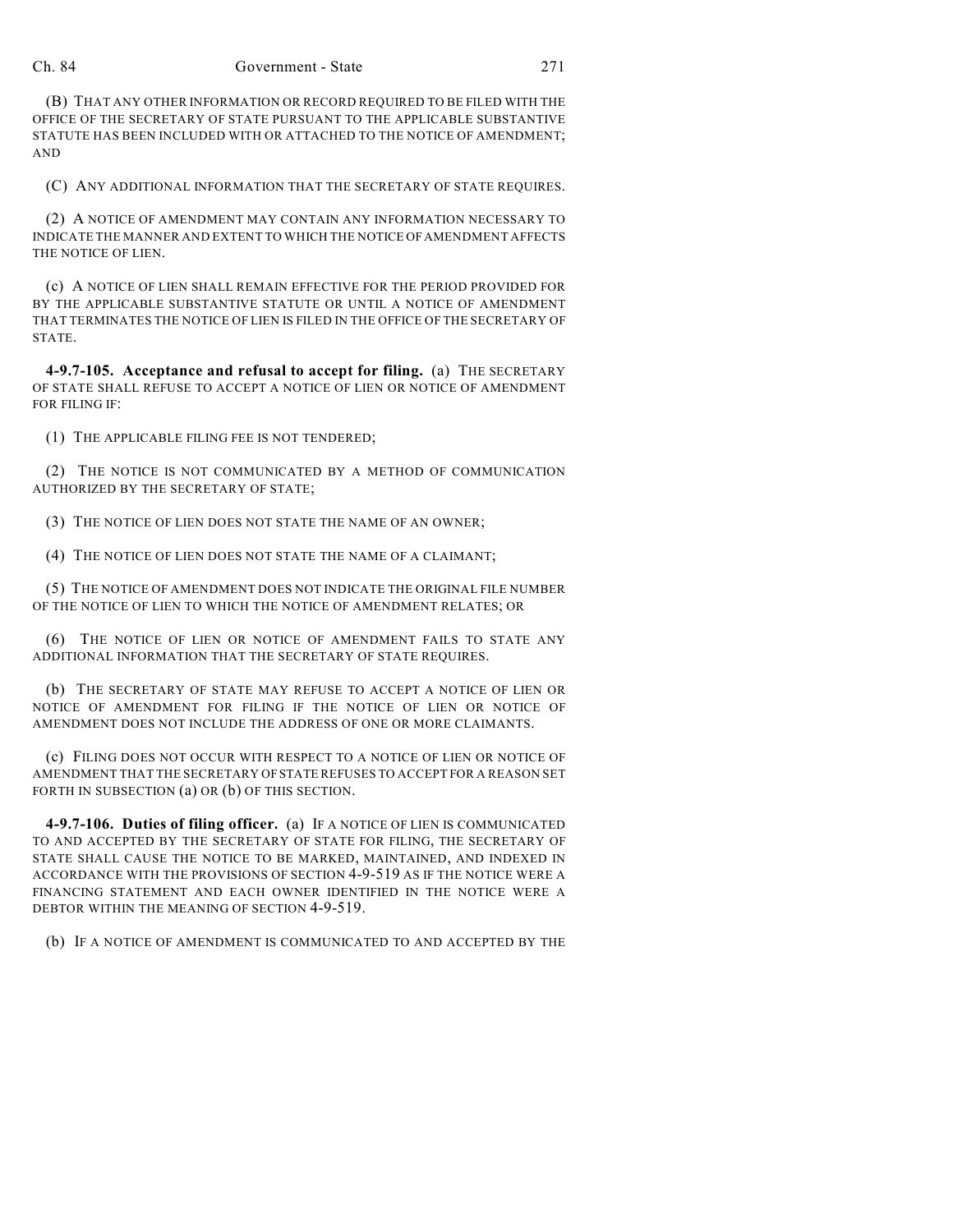SECRETARY OF STATE FOR FILING, THE SECRETARY OF STATE SHALL:

(1) CAUSE THE NOTICE OF AMENDMENT TO BE MARKED, MAINTAINED, AND INDEXED AS IF THE NOTICE WERE AN AMENDMENT OF A FINANCING STATEMENT WITHIN THE MEANING OF SECTION 4-9-512:

(2) IF THE NOTICE OF AMENDMENT TERMINATES A NOTICE OF LIEN, CAUSE THE NOTICE OF AMENDMENT TO BE MARKED, MAINTAINED, AND INDEXED AS IF THE NOTICE WERE A TERMINATION STATEMENT WITHIN THE MEANING OF SECTION 4-9-513; OR

(3) IF THE NOTICE OF AMENDMENT CONTINUES A NOTICE OF LIEN, CAUSE THE NOTICE OF AMENDMENT TO BE MARKED, MAINTAINED, AND INDEXED AS IF THE NOTICE WERE A CONTINUATION STATEMENT AS DEFINED IN SECTION 4-9-102 (27) AND EXTEND THE EFFECTIVENESS OF THE NOTICE OF LIEN BY THE APPROPRIATE PERIOD PURSUANT TO THE APPLICABLE SUBSTANTIVE STATUTE.

(c) IF THE SECRETARY OF STATE REFUSES TO ACCEPT A NOTICE OF LIEN OR NOTICE OF AMENDMENT FOR FILING, THE SECRETARY OF STATE SHALL COMMUNICATE TO THE PERSON THAT PRESENTED THE RECORD THE FACT OF AND REASON FOR THE REFUSAL. THE COMMUNICATION SHALL BE MADE AT THE TIME AND IN THE MANNER PRESCRIBED BY THE RULES ADOPTED BY THE SECRETARY OF STATE PURSUANT TO SECTION 4-9.7-109.

(d) THE SECRETARY OF STATE MAY REMOVE A NOTICE OF LIEN FROM THE RECORDS OF THE SECRETARY OF STATE ONE YEAR AFTER THE NOTICE EXPIRES IN ACCORDANCE WITH SECTION 4-9.7-104 (d).

(e) THE SECRETARY OF STATE SHALL COMMUNICATE OR OTHERWISE MAKE AVAILABLE IN A RECORD THE FOLLOWING INFORMATION TO ANY PERSON THAT REQUESTS THE INFORMATION:

(1) WHETHER THERE IS ON FILE ON A DATE AND TIME SPECIFIED BY THE SECRETARY OF STATE ANY NOTICE OF LIEN OR NOTICE OF AMENDMENT THAT:

(A) DESIGNATES A PARTICULAR OWNER; AND

(B) HAS NOT EXPIRED UNDER SECTION 4-9.7-104 (d); AND

(C) IF THE REQUEST SO STATES, HAS EXPIRED UNDER SECTION 4-9.7-104 (d) AND A RECORD OF WHICH IS MAINTAINED BY THE SECRETARY OF STATE UNDER SUBSECTION (d) OF THIS SECTION;

(2) THE DATE AND TIME OF FILING OF EACH NOTICE OF LIEN AND NOTICE OF AMENDMENT DESCRIBED IN PARAGRAPH (1) OF THIS SUBSECTION (e); AND

(3) THE INFORMATION PROVIDED IN EACH NOTICE OF LIEN AND NOTICE OF AMENDMENT DESCRIBED IN PARAGRAPH (1) OF THIS SUBSECTION (e).